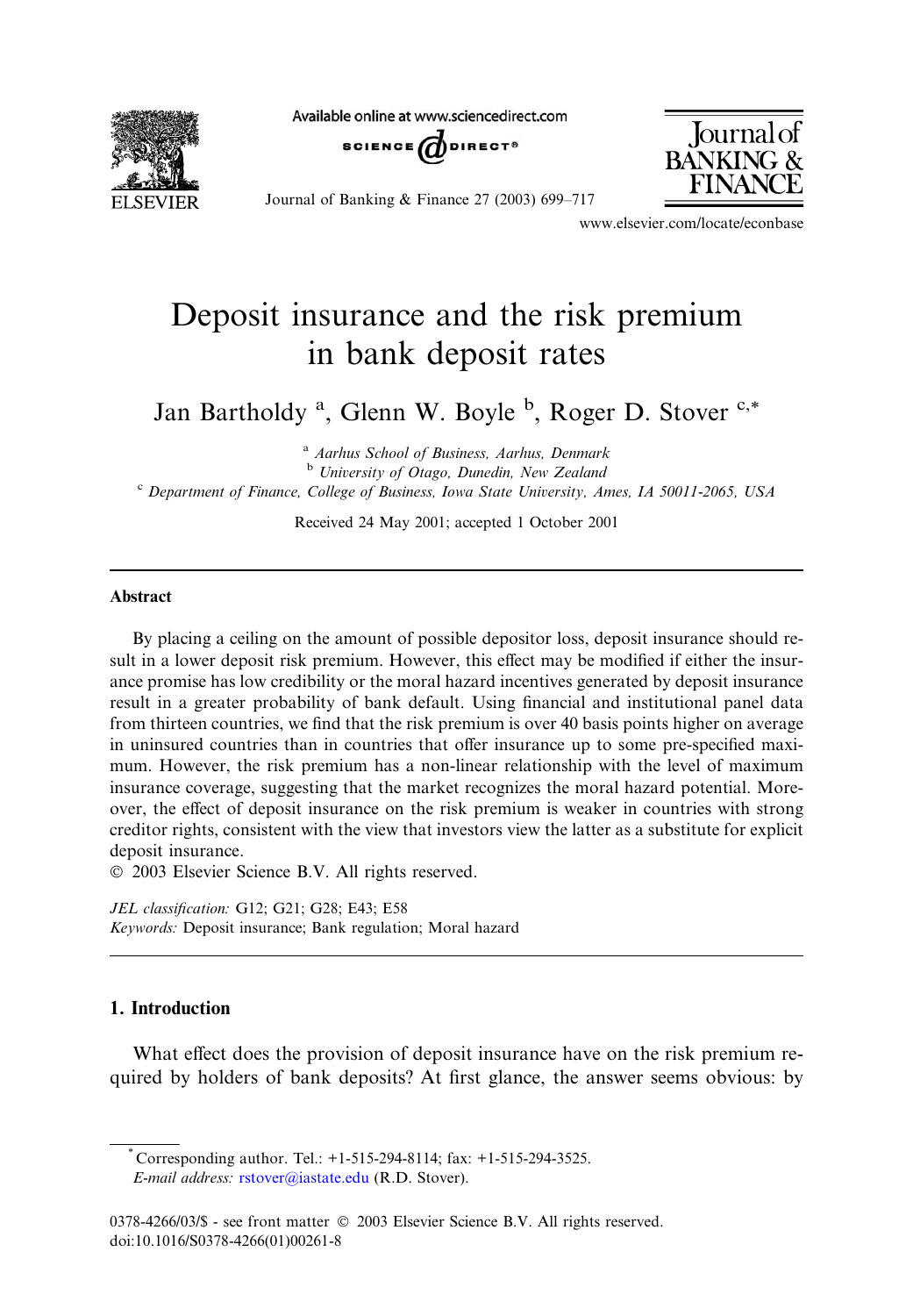eliminating the possibility of loss, deposit insurance provides protection to depositors and thereby induces a lower risk premium. However, there are at least two modifying influences on this relationship. First, the promise to insure depositors may have imperfect credibility, thereby negating the offered protection and curbing the fall in the risk premium. Second, even if the promise to pay is fully credible, the moral hazard incentives created by fixed rate deposit insurance may increase the probability of bank default. For deposits which are only partially insured (e.g., because of an upper limit on the size of insured deposits), this increases the probability of receiving a lower-than-expected payout and therefore raises the risk premium on these deposits.

A number of other authors have examined one or other of these issues in isolation. Consistent with the notion that the deposit risk premium reflects insurer credibility, Cook and Spellman (1996) analyze 233 US thrifts during 1987 and 1988 and conclude that most of the elevation in risk premia during that period was due to increases in guarantor risk. Similarly, Flannery and Sorescu (1996) examine 422 issues of subordinated notes and debentures by US institutions between 1983 and 1991 and find that yields on these securities changed in line with variations in the perceived strength of the insurance guarantee. With regard to the moral hazard effect, Grossman (1992), Kane (1989), Keeley (1990) and White (1991), among others, attribute periods of high bank failure rates to this problem. Moreover, Brewer and Mondschean (1994) conclude that depositors in US savings and loan associations during the 1980s required higher deposit rates from institutions with strong moral hazard characteristics, while Shoven et al. (1992) argue that high treasury bill yields during the same period reflected the need for these securities to remain competitive with the CD rates offered by high-risk, but insured, institutions. Thus, these groups of authors emphasize the importance of both insurer credibility and moral hazard incentives for the setting of risk premia on deposits. However, their data come from a single insurance system with a single insurer, so they are unable to address the extent to which these effects are reflected in risk premia on deposits with different levels of insurance coverage and different insurers. Moreover, they typically focus on the implications of either imperfect credibility or moral hazard incentives; they do not explicitly examine the extent to which both of these factors affect deposit risk premia.

In this paper, we examine the extent to which insurer credibility and moral hazard effects are simultaneously present in interest rate data from thirteen countries that differ in the amount of formal depositor protection that they offer. We find that the risk premium is, on average, significantly higher on deposits in countries that do not offer explicit insurance than it is on deposits in countries that provide insurance up to some maximum level, consistent with deposit insurance schemes having high credibility. However, we also find some weak evidence that the marginal impact of insurance on the risk premium becomes smaller as the maximum insurance coverage increases, consistent with the view that generous insurance schemes encourage morally hazardous behavior.

We also consider other determinants of the deposit risk premium. Most of the single-country studies cited above recognize that the risk premium depends not only on the level of insurance coverage, but also on the risk characteristics of the offering